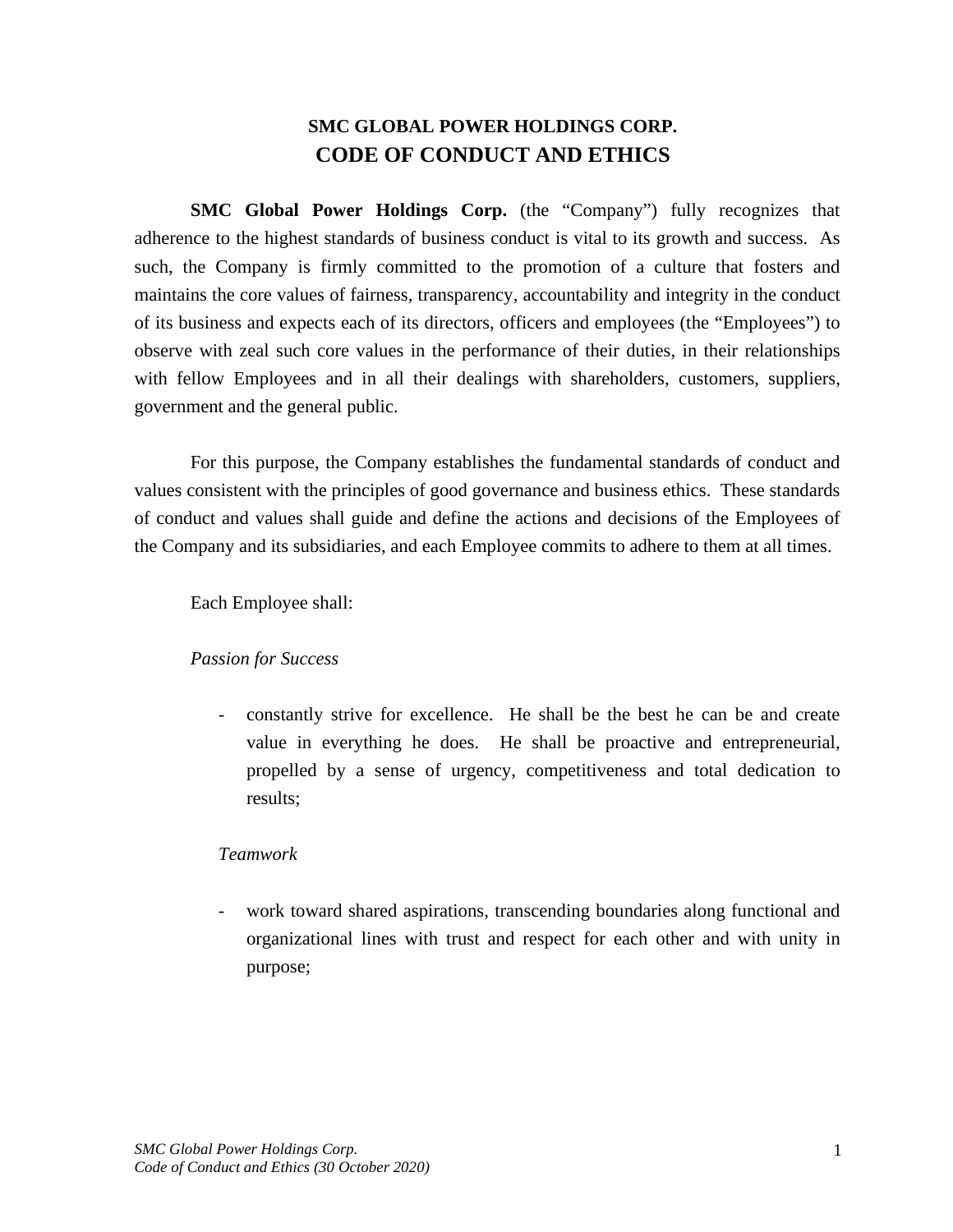- avoid circumstances and positions that actually or potentially conflict with the Company's interest or interfere with his loyalty objectivity in his business dealings and relationships;

### *Customer Focus*

- strive for the Company to be the customer's preferred choice. Customers will choose the Company's products and services above others because the Company provides them with products and services that exceed their expectations;
- build and strengthen business relationships on the basis of merit, mutual interest, candor and fair competition, and avoid profit or gain of competitive advantage through manipulation, abuse or privileged information, concealment, misrepresentation and other illegal or unethical practices;

## *Accountability for Actions*

- take full responsibility for all his actions and decisions, and discharge his duties conscientiously, honestly and efficiently;
- uphold and regard as paramount the Company's interest in the undertaking of business strategies, opportunities and endeavors, with deliberate and full evaluation and management of attendant risks and the end view of enhancing and maximizing shareholder value;
- comply with and respect all applicable laws, rules and regulations governing the Company's business, in all jurisdictions where such is conducted;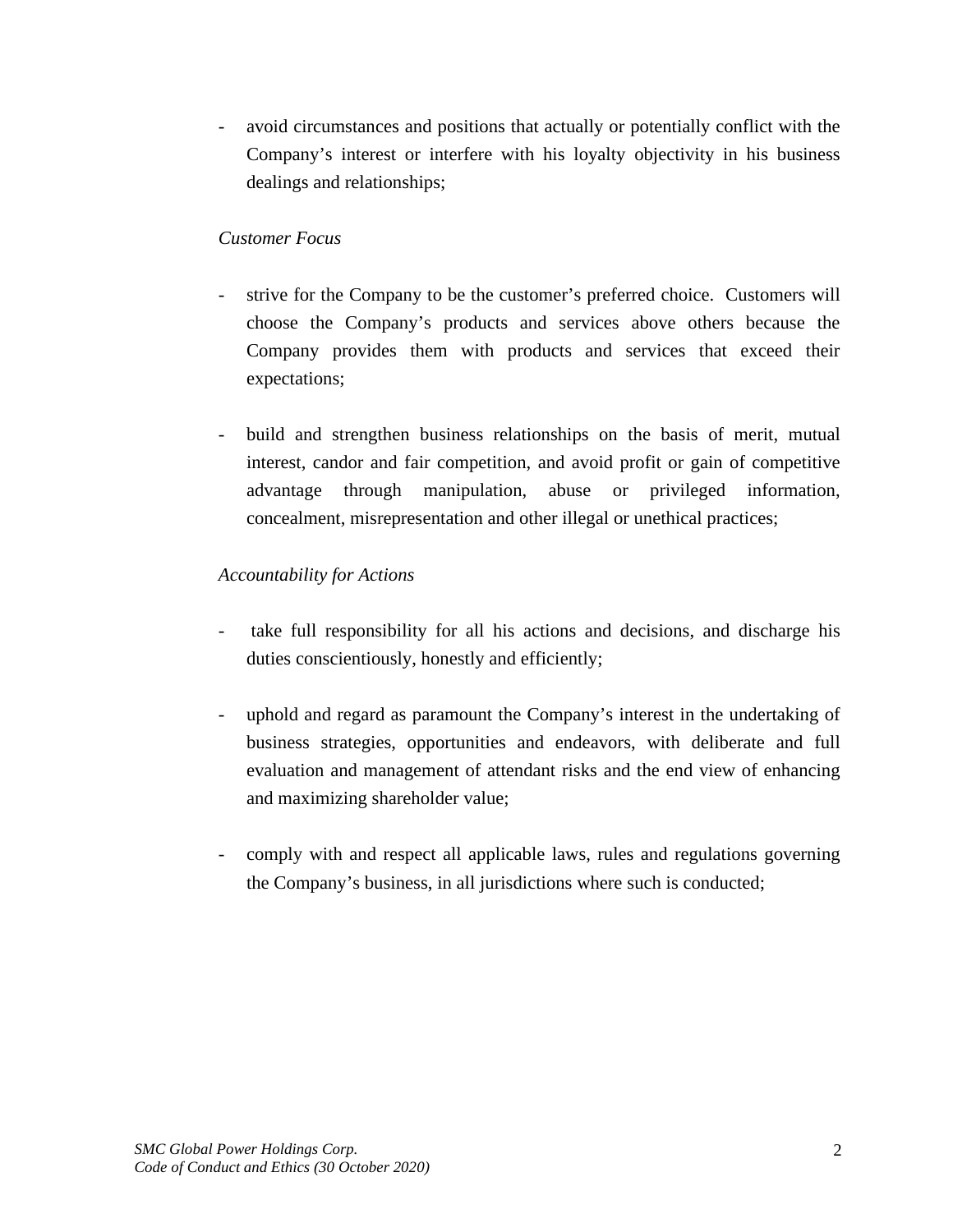## *Respect for People and Property*

- recognize each other as individuals and commit to nurturing each other's individual capabilities, and commits to uplift the dignity of labor by encouraging each other to the best in their fields, and create an environment that encourages open communication, camaraderie and professional growth;
- respect and preserve Company assets and properties by ensuring that they are used efficiently and solely for legitimate business purposes, and accord the same to the assets and properties of others;
- safeguard and maintain the confidentiality of knowledge or information on the Company's products, business strategies, processes and systems;

### *Innovativeness*

- encourage creativity and ingenuity in the Company's processes and systems, products and services, forever looking for ways to outdo himself, always striving to be the first to anticipate consumer needs and deliver something better;

## *Integrity*

- conduct business in a manner which is ethical, fair and right, and in all reasonable circumstances, above reproach;
- compete fairly and honestly, believe in profit with honor, and commit to good governance and the highest moral standards in the performance of his duties and responsibilities;
- ensure the integrity of the Company's records, books and accounting and endeavor to fully, fairly, timely and accurately report and disclose material Company information;